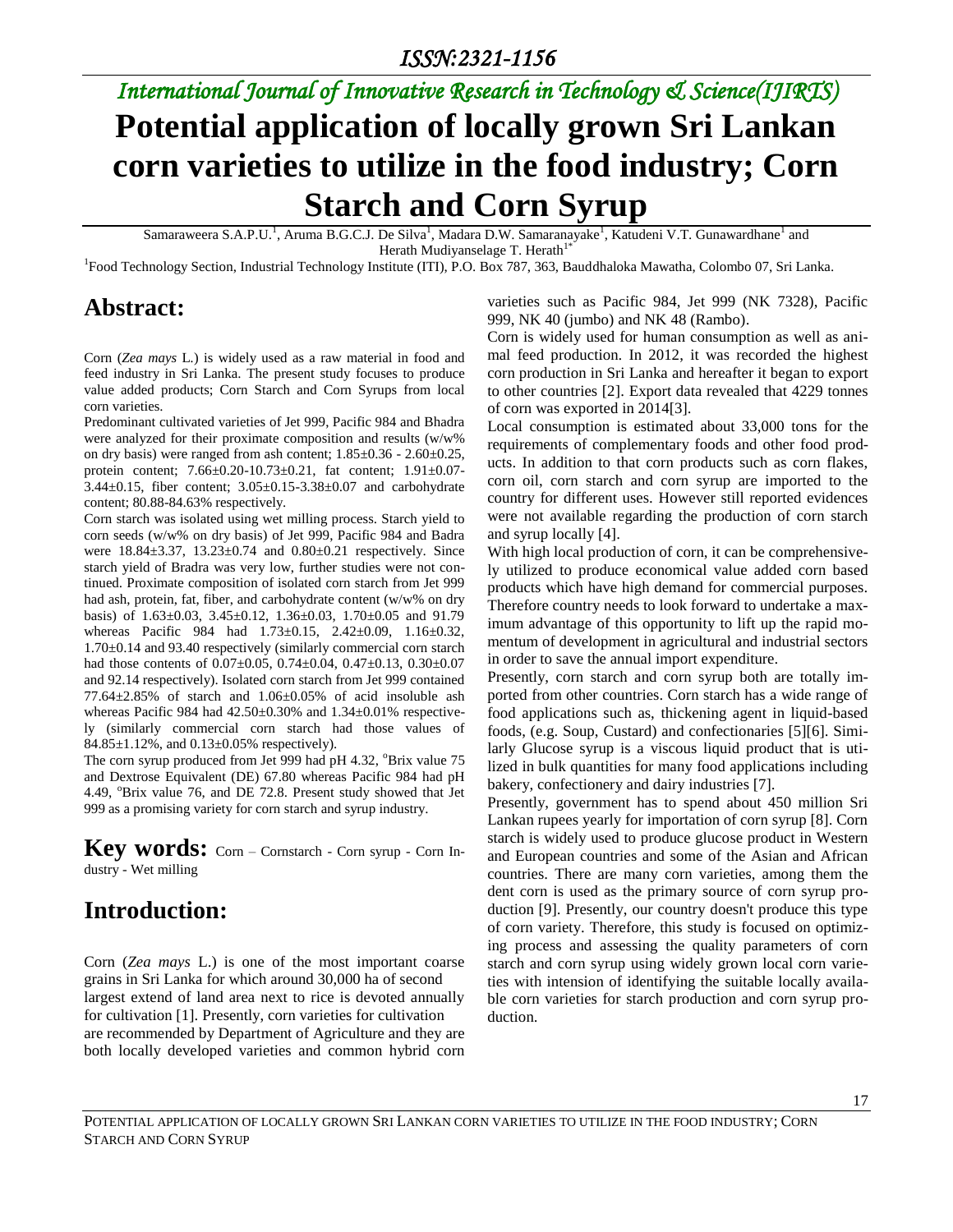# *International Journal of Innovative Research in Technology & Science(IJIRTS)* **Materials and Methods:**

### **Materials**

### **Corn seeds**

Commonly cultivated corn varieties were selected according to the Statistical Data obtained from Hector Kobbakkaduwa Agrarian Research Station at Colombo 07 and corn seeds were collected from CIC farms in Dambulla (Jet 999), Prima Company (Pacific 984) and Mahailluppallama Field Crop Research and Development Institute (Bhadra).

### **Enzymes**

Starch hydrolysis enzymes of Liquozyme® SC (thermostable alpha amylase E.C. No. 232-565-6) and Saczyme® (glucoamylase E.C. No. 232-877-2) were purchased from Novozymes A/S, Denmark.

### **Methods**

### **Preparation of corn seed powder**

Corn seeds were kept in the dryer (Model: Pratchitt) at  $50^{\circ}$ C about 6 h to reduce the moisture content. Seeds were ground to 4 mm sieve size using centrifugal mill (Model: Retsch).

### **Isolation of corn starch**

Five hundred gram (500 g) of corn seeds from each variety were measured in 2 repetitions and 800 ml of water was added with 2% Sodium Meta-bisulphite into a container. Samples were then soaked approximately 48 h. After 48 h, samples were ground using wet milling grinder (Model: Sawa boy) and solution was collected to a container. The hull was removed by using 4mm rotary wire mesh sieve and filtered solution was re-filtered using 250 µm wire-mesh sieve. After sieving through 250µm sieve, the residues were re-milled, using wet milling grinder (Model: Sawa boy) and filtered. The combined filtration was centrifuged at 4700 rpm for 20 minutes using a centrifuge (Model- Sigma 3- 18k). White coloured lower layer of starch and yellow coloured upper layer of gluten were separately dried in a domestic dehydrator (Model: American Harvest) at  $60^{\circ}$ C, packed in polypropylene bags and kept for further analysis.

### **Compositional analysis**

Corn seeds of varieties of Jet 999, Pacific 984, Bhadra and commercial sample (mixed varieties) were analyzed for their proximate composition and results were compared with the composition of commercial corn seeds by following the respective protocols as described in AOAC, 2012[10].

Moisture content of the corn seed flours was determined according to the oven drying method as described in AOAC, 2012- 925.09B, applying gravimetric principal. The crude protein content of the legume seed flour was determined by kjeldahl method as specified in AOAC, 2012- 920.87 using Kjeldahl heating digestion unit (VELP Scientifica DK 20) and Kjeldahl semi distillation unit (VELP Scientifica DK 139). The crude fat content was determined by soxhlet extraction method according to AOAC, 2012- 920.39C using automatic extraction systems Soxtherm (C. GERHARDT GMBH & CO. KG • Analytical Systems). Crude fibre content was determined according to the method as described in AOAC, 2012-962.09E using Fibertec™ M-6 Fibre Analysis System (FOSS-1020 HOT EXTRACTOR). Ash content was determined by dry ashing method followed by gravimetric principal as described in AOAC, 2012- 923.03 using muffle furnace (Model: Lenton). Total carbohydrate content was determined according to the method described by Sompong using calculation method [11].

### **Chemical analysis of isolated corn starch**

### **Proximate composition analysis**

White coloured isolated corn starch from each variety separately analyzed for the proximate composition of fat, protein, fibre, ash and moisture AOAC, 2012 [10] and carbohydrates from by difference method.

### **Quality evaluation of isolated starch**

### **Acid insoluble ash**

Acid insoluble ash content in isolated corn starch was determined as method described in SLS -1992 [12].

Isolated corn starch sample (2.0000g) was measured in to a previously cleaned, dried weighed porcelain crucible and it was placed in furnace at  $550^{\circ}$ C for 5 h. Weight of the sample with crucible was measured after incineration. 5M HCl (25ml) was added in to the crucible and it was covered with watch glass and placed in a water bath for 10 minutes.

Cooled solution was filtered through ashless filter paper and washed with distilled water to get residue free from acid. Filter paper with residuals was placed in an oven for 30 minutes. After the sample was ignited in a furnace at  $550^{\circ}$ C for 5 h, content was weighed and calculated the acid insoluble ash.

### **Determination of starch content**

Starch content in isolated corn starch was determined as method described in SLS-1992 [12].

Defatted flour sample of isolated corn starch sample (2.0000 g) was weighed into a previously cleaned, dried round bot-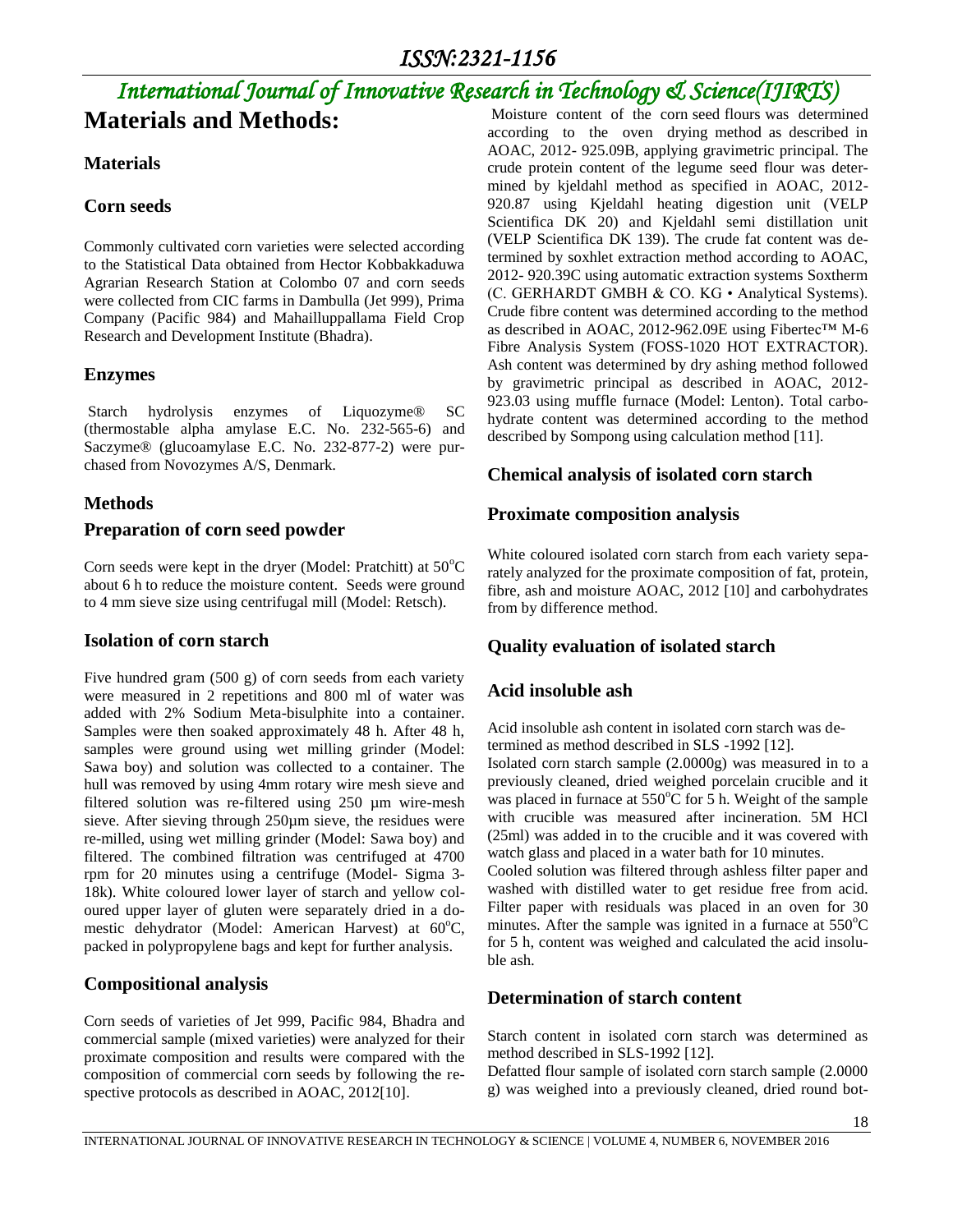### *ISSN:2321-1156*

# *International Journal of Innovative Research in Technology & Science(IJIRTS)*

tom flask. 200 ml ethanol/distilled water (80:20) solution was added in to the round bottom flask, fixed to soxhlet apparatus and refluxed for 2 h. The contents were filtered through whatman No.1 filter paper and remained solid flour was washed with distilled water in two times. The residue was added in to a round bottom flask and 2M HCl 100 ml was added followed by refluxing for 2 h. pH of the solution was adjusted to pH 7 by adding  $Na<sub>2</sub>CO<sub>3</sub>$  solution and volume was made upto 250 mL. Titration was performed using 10 ml of mixed Fehling's A and Fehling's B solutions against starch solution in the presence of methylene blue indicator till colour change was become to brick red.

Starch content of the isolated starch was determined using following equation.

**Starch content** = 0.90x Dextrose

#### **Production of corn syrup at laboratory scale**

Isolated corn starch (on dry weight basis) was mixed with distilled water at 1:10 ratios to make final resultant slurry containing 10% sediments. The prepared slurry was treated with  $\alpha$  – amylase at concentration of 0.03 (% v/w) and slurry was heated for 1 h at 95-100°C temperature range. The slurry temperature was maintained using a water bath with continuous stirring. The liquefied slurry was subjected to saccharification. It was cooled to room temperature and pH of the medium was adjusted to 4.5 using citric acid as pH 4.5 is the optimum pH for the glucoamylase enzyme. The slurry was saccharified with glucoamylase enzyme at concentration of 0.03 (% v/w) at  $60^{\circ}$ C for 3 h with continuous heating and agitation using a magnetic stirrer. The sample was cooled and centrifuged to 10000 rpm for 20 minutes. Sample was filtered through filter paper (No: 04) and concentrated using Rotar-evaporator (Buchi B-480) until <sup>o</sup>Brix value gained over 70%.

Reducing sugar contents were measured using 3,5-di-nitrosalicylic acid (DNS) colorimetric method [13][14] and DE values were calculated according to following equation.

DE= Reducing sugars expressed as glucose (g) x 100 Total soluble solids (g)

### **Results and Discussion:**

#### **Proximate composition of corn seeds from local varieties of corn**

Predominant cultivated corn varieties of Jet 999, Pacific 984, Bhadra and commercial corn seeds found in local markets were analyzed for the proximate composition and results are presented in Table 1.

**Table I: Proximate composition of corn seeds in varieties of Jet 999, Pacific 984, Bhadra and commercial seeds**

| <b>Nutritional</b><br>parameters | Commercial                   | <b>Jet 999</b>                | Pacific 984                  | <b>Bhadra</b>                |
|----------------------------------|------------------------------|-------------------------------|------------------------------|------------------------------|
| Energy(kcal)                     | 394.18                       | 397.4                         | 391.40                       | 388.47                       |
| <b>Moisture</b>                  | $10.0 + 0.34$                | $9.44 + 0.46$                 | $9.74 + 0.25$                | $8.78 \pm 0.36$              |
| Ash                              | $1.94 + 0.20b$               | $1.85 + 0.36^c$               | $2.60+0.25^{\text{a}}$       | $1.89 + 0.12$ <sup>c</sup>   |
| <b>Protein</b>                   | $9.45+0.19^{b}$              | $10.73 \pm 0.21$ <sup>a</sup> | $7.66 \pm 0.20$ <sup>d</sup> | $8.19 + 0.18$ <sup>c</sup>   |
| <b>Fibre</b>                     | $2.32 \pm 0.08$ <sup>c</sup> | $3.10\pm0.03^{b}$             | $3.05 \pm 0.15^{b}$          | $3.38 \pm 0.07$ <sup>a</sup> |
| Fat                              | $2.26+0.18^{b}$              | $3.44 + 0.15$ <sup>a</sup>    | $2.80+0.03^{b}$              | $1.91 \pm 0.07$ <sup>c</sup> |
| <b>Carbohydrates</b>             | 84.01                        | 80.88                         | 83.89                        | 84.63                        |

Results were expressed in Mean  $\pm$  Standard Deviation of triplicates (%w/w on dry weight basis).

Means with same superscript in a row were not significantly different (*p*> 0.05)

\* Standard deviations were not applicable for values of carbohydrate since they were obtained by subtracting sum of average values of other nutrients from 100%

The initial moisture content of corn seeds was 9.44%, 9.74%, 8.78% and 10.0% in Jet 999, Pacific 984, Bhadra and commercial respectively. Ash content of all three varieties analyzed was varied from  $1.85 \pm 0.36$  -  $2.60 \pm 0.25$  on dry weigh basis indicating Pacific 984 variety had the significantly highest ash content. Sule et al., 2014 [15] reported that ash content of corn ranged from 1.10-2.95% at moisture content ranged from 11.6-20.0% where as Cortez and Wild-Altamirano, 1972 [16] reported that 1.2-2.9% of ash content contained in different corn varieties in Gutemala at moisture content of 9.5-12.3%. Juliano et al., 2003 [17] reported that the crude ash content of corn was 1.4% at moisture content of 14%. Similar results were obtained from the present study for ash content.

The values for protein contents on dry weight basis in corn seeds were significantly different ( $p \leq 0.05$ ) from each other and the highest amount was obtained Jet 999 (10.73±0.21%) followed by commercial corn seeds  $(9.45\pm0.19\%)$ , Bhadra  $(8.19\pm0.18)$  and Pacific 984 (7.66 $\pm$ 0.20). Similar findings were observed by other scientist but with slight variations. Sule et al., 2014 [15] reported 4.5-9.87% protein content for corn at moisture content ranged from 11.6-20.0%. Cortez and Wild-Altamirano, 1972 [16] reported 5.8-13.7% of protein content in different corn varieties in Gutemala at moisture content of 9.5-12.3%. Juliano et al., 2003 [17] reported that the crude protein content of corn at moisture content of 14% was 9.8%. According to the previous data for protein content our corn varieties are in agreement of those results.

The crude fibre contents of all three varieties were ranged from  $3.05\pm0.15\pm3.38\pm0.07$  % indicating Bhadra variety had significant highest fibre content

Sule et al., 2014 [15] reported that 2.10- 26.70% of fibre content contained in the seeds with moisture content ranged from 11.6-20.0%. Cortez and Wild-Altamirano, 1972 [16] reported 0.8-2.9% of fibre content were present in different

19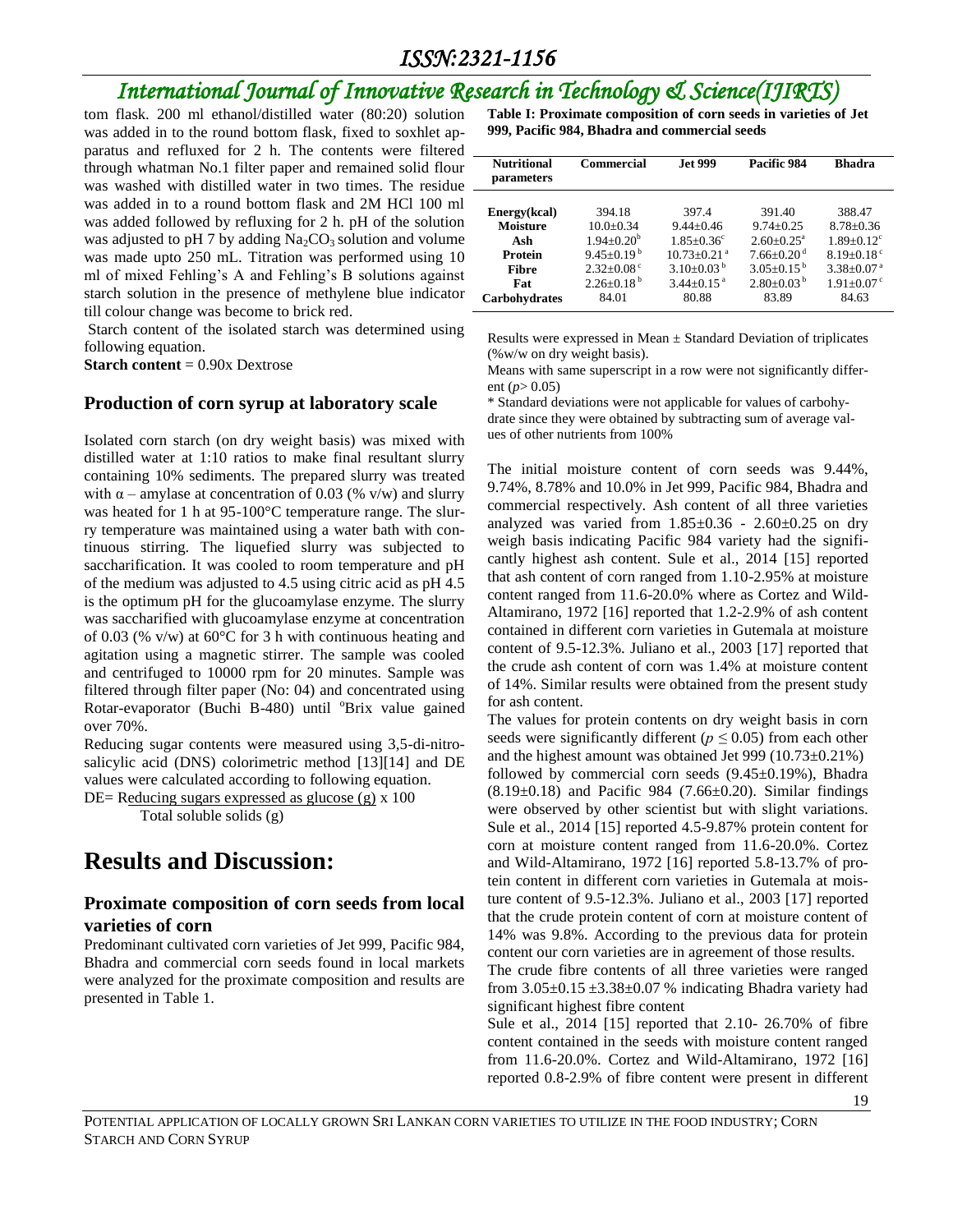# *International Journal of Innovative Research in Technology & Science(IJIRTS)*

corn varieties in Gutemala (at moisture content ranged 9.5- 12.3%). According to the above data for fibre content our corn varieties are in agreement with Cortez and Wild-Altamirano [16].

Fat content of the varieties were ranged from 1.91±0.07- 3.44±0.15 showing the highest fat content in Jet 999. Sule et al., 2014 [15] reported 2.17-4.43% fat content for corn at moisture content ranged from 11.6-20.0% while Cortez and Wild-Altamirano, 1972 [16] reported 2.2-5.7 % of fat content in different corn varieties in Gutemala (at moisture content ranged 9.5-12.3%). Juliano et al., 2003 [17] reported that the crude fat content of corn at moisture content of 14% was 4.9%. It is seen that our results are in the range of previous studies.

The major chemical composition of corn kernal is carbohydrates which consist of starch and simple sugars. In the present study corn kernel contained 80.88-84.63% (on dry weight basis) of carbohydrates. Sule et al., 2014 [15] reported 44.60-70.0% carbohydrate content for corn at moisture content ranged from 11.6-20.0% while Cortez and Wild-Altamirano, 1972 [16] reported 66.0-75.9 % of carbohydrate content in different corn varieties in Gutemala (at moisture content ranged 9.5-12.3%). Juliano et al., 2003 [17] reported that the available carbohydrate content of corn at moisture content of 14% was 60.9%. According data observed, it is seen that current data are already in agreement with previous studies.

#### **Isolation of starch and gluten**

Starch extraction was performed by soaking kernels in water containing small amount of Sodium Metabisulphite for 24- 48 h. Soaking softens the corn kernels for grinding, facilitates disintegration of the protein matrix that encapsulates

the starch granules in the endosperm and removes solubles, mainly from the germ to increase germ recovery [18]. The Sodium Metabisulphite helps to prevent the fermentation process and also helps to separate starch and protein. After soaking, wet grinding was performed in a wet milling grinder and resultant slurry containing parts of the kernel, including hull, gluten and starch components were sent through number of sieving meshes while the hull particles were removed by screening. The resultant filtration containing gluten and starch is separated by centrifugation in bucket centrifuge (Model- Sigma 3-18k). The lower white coloured starch layer was separated from upper yellow coloured gluten layer. Both these separated layers were dried in a domestic air dryer to bring down moisture content. Isolated starch was compared with commercial corn starch (Market brand; Edingbero) and those layers were analyzed for the proximate composition and results are presented in Table 2 and Table 3.

**Table 2 Composition analysis of isolated starch** 

| Chemical<br>parameters  | <b>Commercial</b> | <b>Jet 999</b> | Pacific 984      |
|-------------------------|-------------------|----------------|------------------|
| Yield* $(\%$<br>$w/w$ ) | NΑ                | $18.84 + 3.37$ | $13.23 + 0.74$   |
| Moisture                | $6.0+0.50$        | $13.10 + 0.71$ | $11.34 + 0.65$   |
| Protein                 | $0.74 + 0.04$     | $3.45 + 0.12$  | $2.42+0.09$      |
| Fibre                   | $0.30 + 0.05$     | $1.70 + 0.05$  | $1.70+0.14$      |
| Fat                     | $0.47 + 0.32$     | $1.36 + 0.03$  | $1.16 + 0.32$    |
| Ash                     | $0.07 + 0.05$     | $1.63 + 0.03$  | $1.73 + 0.15$    |
| Acid insoluble          | $0.07+0.01$       | $1.06 + 0.05$  | $1.34 + 0.10$    |
| ash                     |                   |                |                  |
| Carbohydrates           | 92.14             | 91.79          | 93.40            |
| <b>Starch</b>           | 84.85+1.12        | 77.64+2.85     | $42.50 \pm 0.30$ |

NA-Not Available

Results were expressed in Mean  $\pm$  Standard Deviation of triplicates (%w/w on dry weight basis).

\* Yield was expressed as extracted starch to initial raw material of corn seeds (%w/w on dry basis)

In industrial starch extraction processes, starch and protein were separated by batch centrifugation process due to the greater average density of starch granules (1.5 g/cm3) than the density of the protein particles  $(1.1 \text{ g/cm}^3)$  in the slurry [19]. After centrifugation, separated starch and protein layers were decanted, and the protein layer, which lay above the starch, was scraped off. More water is added to the partially cleaned starch, and the centrifuging, decanting, and scraping cycle is repeated until starch of desirable quality is obtained [20]. Wet-milling facilitates for removal of fibrous material derived from the pericarp and endosperm cell walls by using sieve shaker screens.

In laboratory scale trial, the extractable starch yield which is defined as the extracted starch content to the initial raw material of corn seeds on dry weight basis were 18.84%, 13.23% and 0.80±0.21% for Jet 999, Pacific 984 and Bhadra respectively. Since the extracted starch yield of Bhadra was very low further studies were not carried out with Bhadra variety.

According to the results, the highest starch yield was obtained for Jet 999. Therefore the best variety for obtaining corn starch is jet 999. This variety can be used for the production of corn starch at commercial scale. Wehling et al., 1993 [21] reported that starch yield of corn seed is dependent on corn variety which is generally ranged from 47.2% to 64.5%. Yellow dent corn hybrids grown in United States contained high value of 65–70% of starch on dry weight basis [22]. Fox et al., 1992 [23] reported similar results, but the starch yields of present studied varieties were lower than the above mentioned values. This variation could be achieved mainly due to the variation among the varieties and processing techniques used for the extraction of corn starch. Generally, laboratory scale trials produce lower starch yields than industrial scale trials. It is mainly due to the industrial methods are capable of extracting starch more effectively

20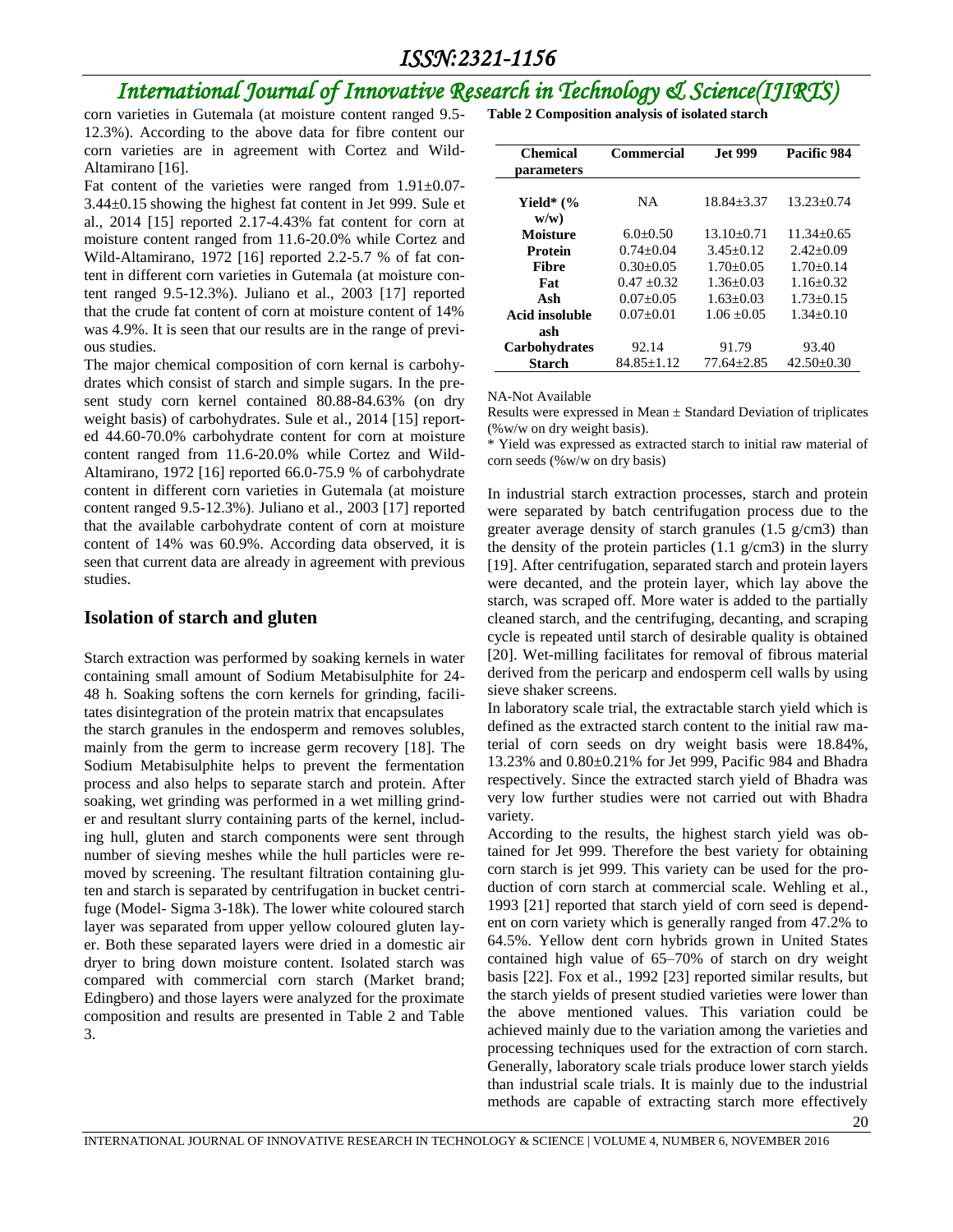# *International Journal of Innovative Research in Technology & Science(IJIRTS)*

with modern type of efficient equipments than the simple physical laboratory methods. Further amount of starch extracted depends basically besides on the method used, the harvesting time of the corn and time taken to reach the processing from the harvesting.

Moisture contents in the isolated starch from corn varieties were higher than the commercial corn starch. It is mainly due to the, in the present study domestic air drying technique was used for drying whereas in the commercially efficient vacuum air drying techniques are used.

In the present study, the contents of protein, fibre, fat, ash and acid insoluble ash contents in isolated starch of corn varieties of Jet 999 and Pacific 984 were higher than the commercial corn starch (Table 2). It is seen that the starch was not fully separated in the present study and also it contained with other residual components. The percentage remaining residual levels were high in isolated starch due to the problems encountered in laboratory trial. It may be due the speed of centrifuge was not met to the separation in to clear layers.

The starch content of isolated starch from Jet 994 and Pacific 984 were  $77.64 \pm 2.85\%$  and  $42.50 \pm 0.30\%$  respectively and values were lower than the commercial corn starch. It is seen that the Pacific 984 had less starch content and high content of other components including more dietary fibre and other soluble carbohydrates.

Acid insoluble ash content of commercially available flour, jet 999 and pacific 984 were 0.76±0.07% 1.06±0.05% and 1.34±0.10% respectively. Acid insoluble ash consists primarily of silica and silicates. According to the results pacific 984 had high acid insoluble content  $(1.34\pm0.10\%)$  than jet 999  $(1.06\pm0.05\%)$  and commercially available corn flour (0.76±0.07%).

The yellow coloured upper gluten layer was dried in domestic air dyer (Model: American Harvest) to reduce moisture content approximately 6.0% and quality evaluation of layer was carried out. This upper gluten layer contained higher amount of protein content that isolated starch layer as shown in Table 2.

#### **Table 3 Quality evaluation of isolated gluten layer**

| <b>Chemical</b><br>parameters | <b>Jet 999</b> | Pacific 984   |
|-------------------------------|----------------|---------------|
| Yield*                        | $10.52 + 0.67$ | $6.35 + 0.35$ |
| Moisture                      | $6.87+0.47$    | $6.49 + 0.43$ |
| Ash                           | $0.55+0.03$    | $0.45 + 0.05$ |
| Protein                       | $8.03 + 0.3$   | $7.59 + 0.15$ |
| Acid insoluble ash            | $0.06 + 0.01$  | $0.07 + 0.01$ |

Results were expressed in Mean  $\pm$  Standard Deviation of triplicates (%w/w on dry weight basis).

\*Yield was expressed as isolated gluten content to the initial raw material of corn seeds on dry weight basis

### **Quality evaluation of corn syrup from corn varieties of Jet 999 and Pacific 984**

Corn syrup was produced by using isolated starch from Jet 999 and Pacific 984 according to the method described in methodology section. Physico-chemical parameters of %yield, pH, DE and clarity of glucose syrup from above varieties were carried out and compared with market glucose syrup.

Corn syrup from laboratory scale trial and the market sample were evaluated and results were presented in Table 4.

#### **Table 4 Evaluation of physico-chemical parameters of corn syrup from varieties of Jet 999 and Pacific 984**

| <b>Parameter</b>                                          | <b>Commercial</b><br><b>Glucose syrup</b>                                | <b>Jet 999</b>                                        | Pacific<br>984                                         |
|-----------------------------------------------------------|--------------------------------------------------------------------------|-------------------------------------------------------|--------------------------------------------------------|
| Yield*<br>pН<br><sup>o</sup> Brix<br>DE<br><b>Clarity</b> | <b>NA</b><br>$4.5 + 0.0$<br>75<br>$66.1 + 1.1$<br>Transpar-<br>ent/white | 38.2%<br>4.32<br>75<br>67.8<br>Transpar-<br>ent/white | 33.76%<br>4.49<br>76<br>72.8<br>Transpar-<br>ent/white |

NA-Not Available

Yield\* was expressed as syrup weight to wet starch (% w/w)

According to the Table 4, it is seen that the yield of glucose syrup (% w/w, to wet starch) obtained for Jet 999 (38.2%) was higher than that of Pacific 984 (33.76%).  $^{\circ}$ Brix value and pH values were shown to be nearly similar values in both syrups. Colour and clarity of the corn syrup from both varieties were white in colour and transparent.

### **Conclusion:**

Considering obtained percentage yields in starch and syrup, present study concluded that Jet 999 is potentially good source for the production of corn starch and corn syrup.

### **Acknowledgement:**

Authors are highly acknowledged the project granted by National Research Council (NRC 13-095) for funding.

### **References:**

[1] Department of Agriculture (2006). http://www. agridept.gov.lk. [Online]. Accessed 02 May 2015.

[2]Department of Agriculture (2012). http://www.agridept. gov.lk/index.php/en/crop-recommendations/1026 [Online]. Accessed 05 May 2015.

POTENTIAL APPLICATION OF LOCALLY GROWN SRI LANKAN CORN VARIETIES TO UTILIZE IN THE FOOD INDUSTRY; CORN STARCH AND CORN SYRUP